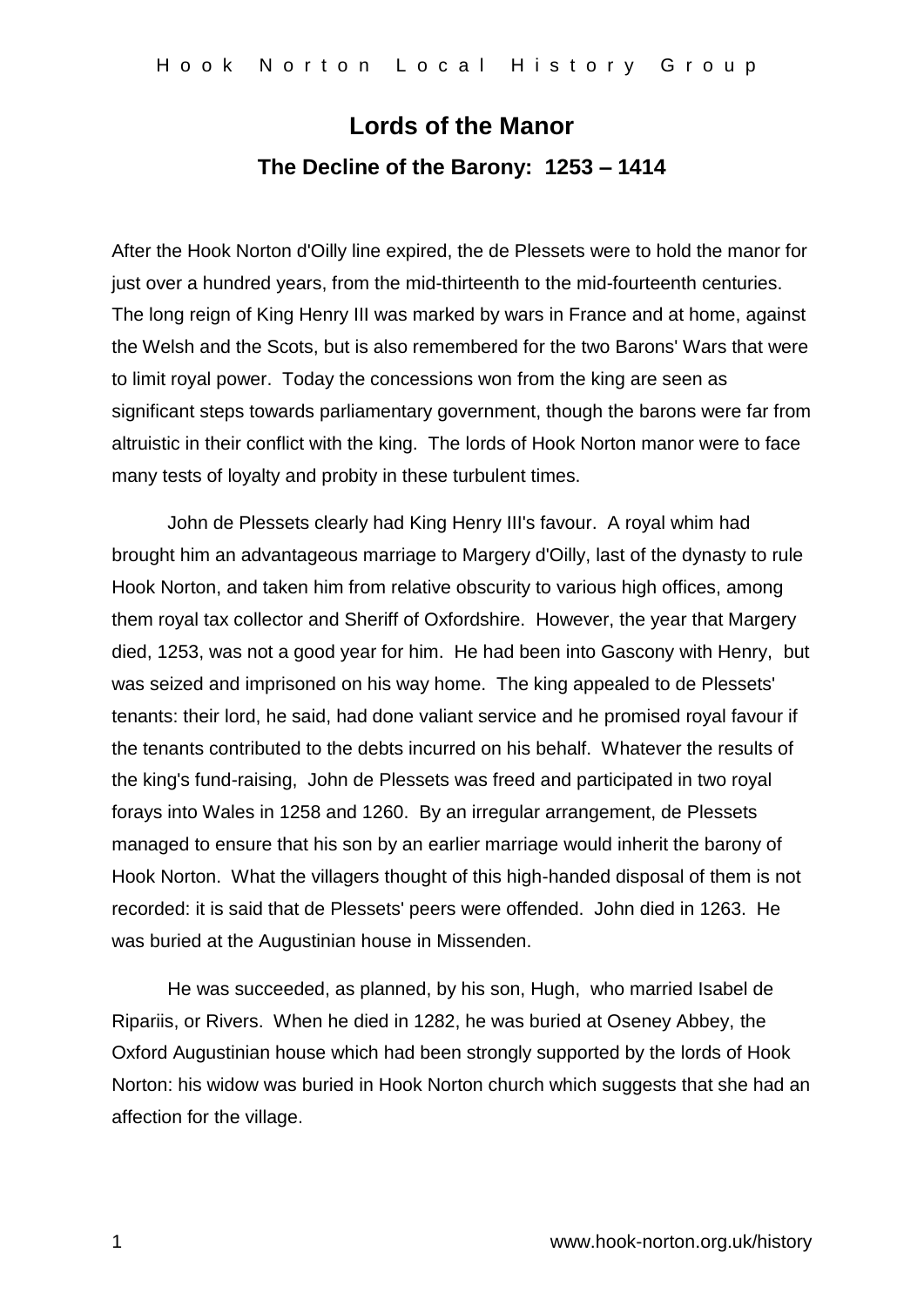His son, another Hugh, succeeded to the barony of Hook Norton in 1282 at the age of 25. He served in the Scottish Wars of King Edward I, but like his father and grandfather seems to have had problems making ends meet. William Dugdale reports dismissively that Hugh passed some of his manors to the king in return for £200, using his lordships of Hook Norton, Kidlington and Missenden as security: "For being no longer summon'd to Parliament, and consequently not in the rank of a Baron, I shall not pursue the story of him any lower".

The next lord of the manor in 1301 was another Hugh, who became a ward of the king. His mother Margaret was still alive, and the king extracted an oath from her in 1302 that she would not remarry without his permission. However, she was ejected from "divers tenements" in Hook Norton as a consequence of a dispute with John of Segrave who had been appointed to manage some of Hugh's lands during his minority. Margaret won the law suit, and her rights were restored.

Hugh came of age in 1318 and was granted seisin (possession). History repeated itself. He left a child as heir in 1337, and a widow, Milisenta, who had to take a similar vow of not marrying without royal consent. That year Edward III was claiming to be the rightful ruler of France — this led to the Hundred Years War which actually lasted until 1453 — but he still had time to confiscate Milisenta's property when she rashly married Richard de Stoneleigh without royal approval in 1338. However, he restored her manors to her shortly afterwards. When Milisenta died in 1361, her father John Lenveysy succeeded her to the manor of Hook Norton.

The war in France had gone well; even though he renounced his claim to the French throne in 1360, the king had secured valuable territory.

John Lenveysy held the manor of Hook Norton from 1361 to 1372. His son, John, had died by 1380 and his widow Elizabeth married Philip de la Vache, an intimate of the royal court (with a princess as his godmother), keeper of Woodstock Manor, Knight of the Shire for Buckinghamshire and Captain of the Castle of Calais — which brought him the privilege of taking livestock from the king's enemies and importing them into England free of taxes. Given that "vache" is the French for "cow", this seems particularly appropriate. Philip seems to have been rather a wheeler and dealer, entering into various profitable transactions, selling anything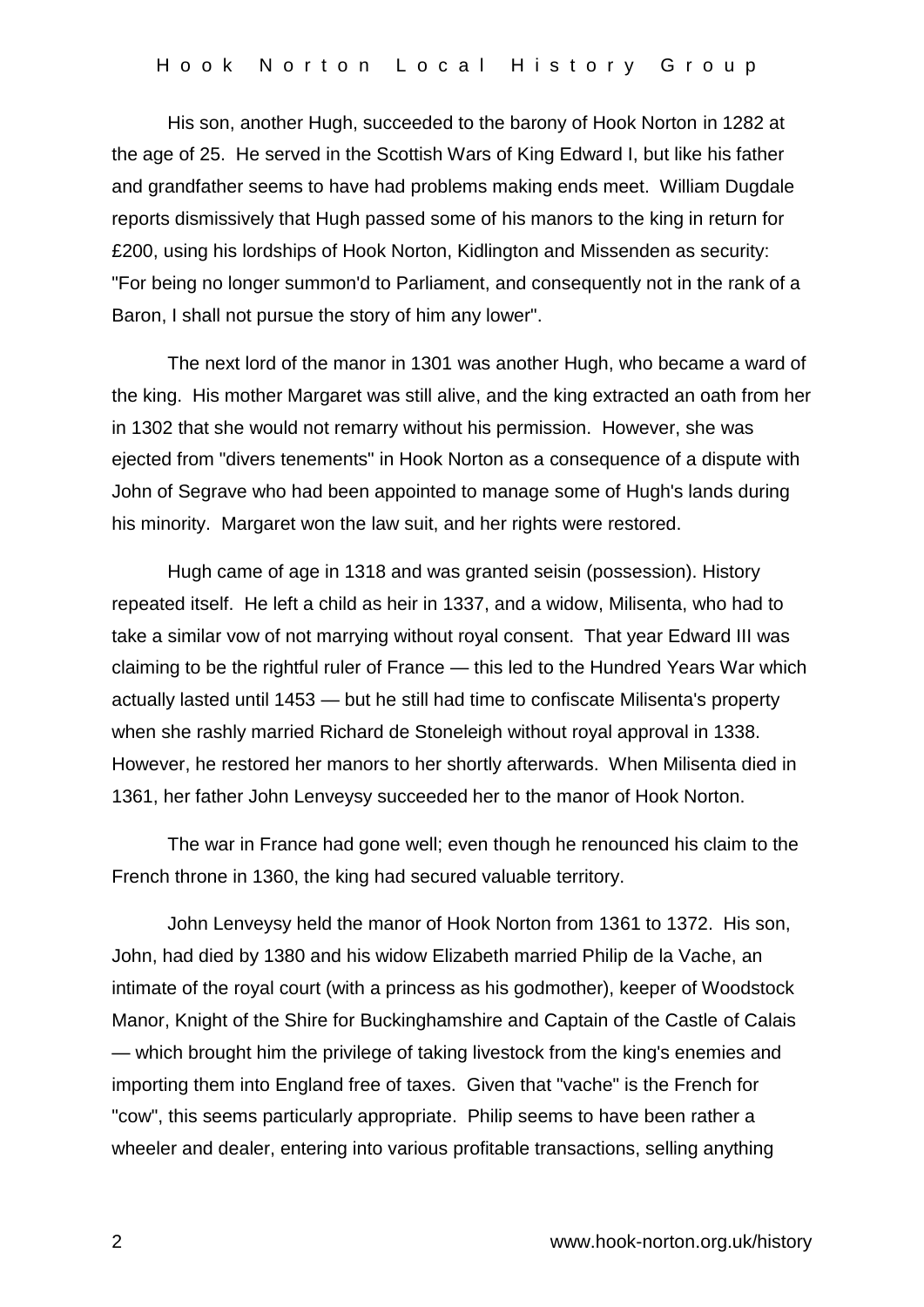from French prisoners of war to marriages of royal wards. He associated with a group of religiously unorthodox knights, the Lollard Knights. And though he sold off Elizabeth's life interest in several of her estates, he took steps to keep possession of Hook Norton and Kidlington which brought in a valuable 100 marks a year and profitable feudal rights attached to the honour (or barony) of the d'Oillys.

The Oxfordshire manors should have passed after Elizabeth's death to a Buckingham landowner, Sir William Moleyns, who gave up his rights to a group of trustees who in turn transferred the estates to de la Vache, having been given "recognizances" (an obligation sworn before a court of law) in 1,000 marks.

De la Vache successively weathered the political uncertainties of the times, being elected a Knight of the Garter in 1399, and adjusting smoothly to the deposition and murder of Richard II. Under Henry IV he retained most of his income and titles, including the role of Chamberlain to Richard's widowed Queen.

He knew the poet Geoffrey Chaucer, who advised him to retire and be content with the possessions he had and devote himself to prayer.

> Therefore, La Vache, cease your old wretchedness; To the world cease now to be in thrall; Cry Him mercy, that out of his high goodness Made thee from naught, on Him especially call, Draw unto Him, and pray in general For yourself, and others, for heavenly cheer; And truth shall deliver you, have no fear. *Truth: Balade de Bon Conseil*, Geoffrey Chaucer

De la Vache did not follow Chaucer's advice immediately. He outlived the great poet, and died in 1404, childless. Perhaps betraying his Lollard sympathies, de la Vache ordered a very plain funeral for himself and, unusually in those days, left no legacy for the monasteries, though there was plenty of silver for his widow.

Elizabeth survived him, retaining most of his lands, including Hook Norton and Kidlington, but on her death in 1414 they were acquired by Thomas Chaucer, Geoffrey Chaucer's son.